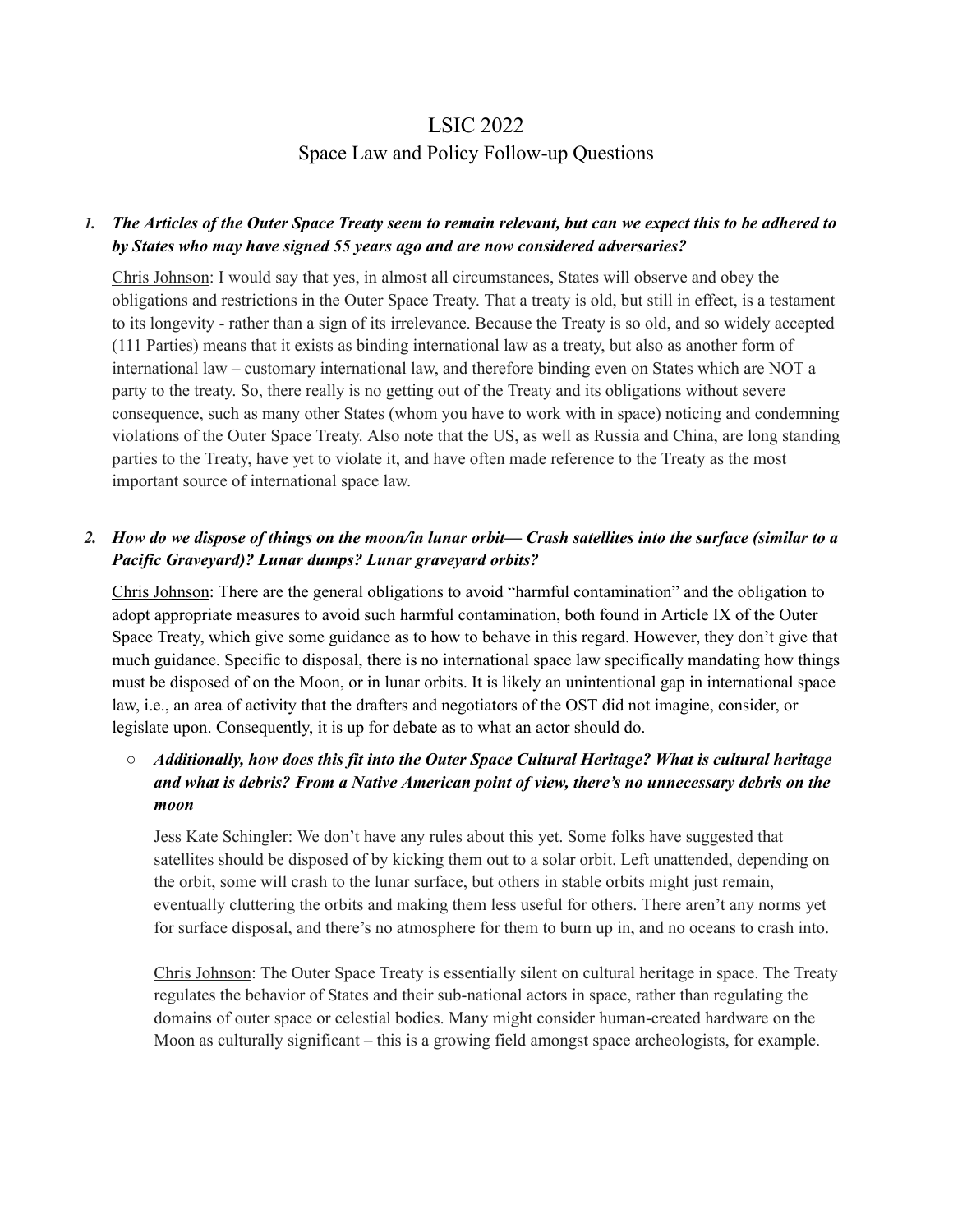#### *3. Are there any definitions of what constitutes "harmful contamination"? Who decides, and how?*

Chris Johnson: On the Moon, this is an unanswered question. Harmful interference is a topic in the regulation of frequency use in space telecommunications, and perhaps we can draw some analogies from harmful interference – for example by parsing out what makes interference "harmful" and what are the qualities that make it harmful. Perhaps 'harmful' is something like 'negatively affecting the interests or activities of other actors' in that regime. If so, then we might be able to use that to discuss harmful contamination.

Another area to consider is that COSPAR's planetary protection guidelines have elaborated what they consider, for the purposes of astrobiology, what is harmful, and what should be avoided. In planetary protection, harmful is probably any materials, whether chemical or biological, that might harm / interfere / ruin / prejudice the search for past or present life on celestial bodies. For the Moon, however, COSPAR considers it largely a dead world, but we can still take the qualities or elements of COSPAR's thought – where a scientific inquiry is imperiled or ruined – and we can transpose that risk of peril or ruination over to other activities we'd like to do on the Moon. However, none of this is written into either international space law, or national space laws or regulation (at present). Feel free to follow up with me on this interesting inquiry, as the time to start these discussions is absolutely now.

### 4. Terrestrial international law is challenging to enforce and seldom is. How are space laws like the Outer *Space Treaty enforced?*

Chris Johnson: I would contend that public international law, as the law governing the relations between States, fundamentally supports our globalized and interconnected world, and is complied with and observed almost all of the time, and in almost all circumstances – and that it is the egregious exceptions and violations of this overwhelming compliance which people notice. The American Society of International Law (ASIL) has a very excellent resource to explain this, at[:](https://www.asil.org/resources/100Ways) <https://www.asil.org/resources/100Ways>

As far as enforcement of space law, of course this can happen in space if possible, but it can also be enforced here on Earth. Spacecraft are the responsibility of their launching States, and States retain jurisdiction and control over their registered space objects, and over any personnel on those spacecraft. So, enforcement over a State's national space activities (including private space activities) is quite direct. For actions done by foreign actors, the consequences of violation can take a number of avenues, depending on how the State wants to respond. These can be direct judicial proceedings through the judicial arm of the United Nations, such as the International Court of Justice (ICJ) or the Permanent Court of Arbitration (PCA), both in the Hague, Netherlands. Or, direct bilateral consultations and negotiations with the other State. Or, unilateral actions by the victim State, including everything from economic responses such as the loss of favored nation trading status of the violating State, tariffs and sanctions, or the revoking of diplomatic and consular staff, or naming and shaming in the public sphere and in diplomatic fora. There are many peaceful but asserting responses that a victim State (or coalition of States) can choose to take, outside of more forceful responses.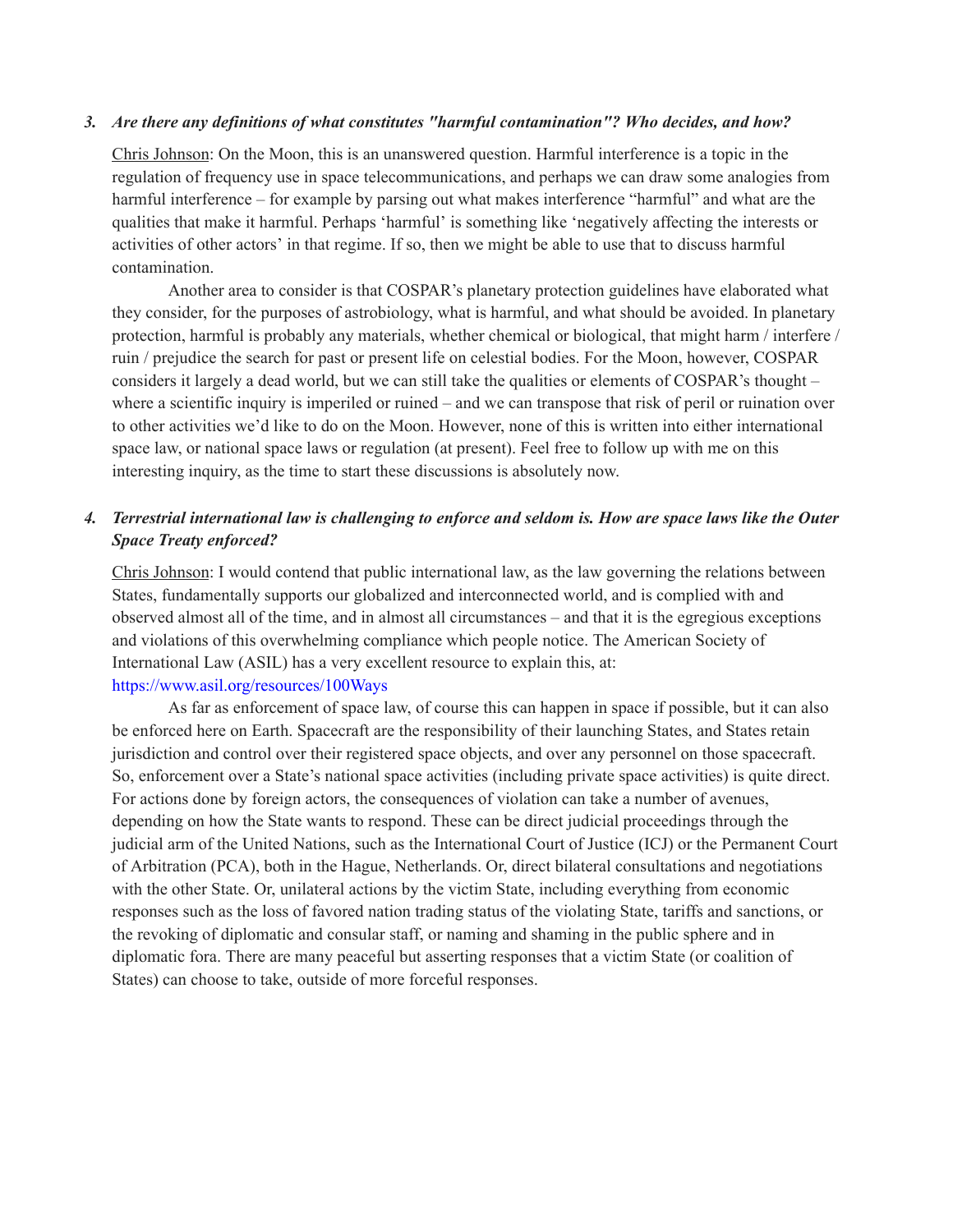### 5. Would issuing exclusive, but temporary rights of an area on the lunar surface be in violation of Article *1 and 2 of the OST?*

Jess Kate Schingler: There has not yet been a decision about this in the international community one way or the other! But it has been discussed fairly extensively, in particular developed by the Hague [Building](https://www.universiteitleiden.nl/en/law/institute-of-public-law/institute-of-air-space-law/the-hague-space-resources-governance-working-group) [Blocks](https://www.universiteitleiden.nl/en/law/institute-of-public-law/institute-of-air-space-law/the-hague-space-resources-governance-working-group) process a few years ago.

Chris Johnson: In principle, I would say 'No.' A State issuing a license to one of its national space actors (whether they be a governmental actor or a private, non-governmental entity) to conduct an activity on the Moon – with the governmental promise to protect that licensee against other national space actors which would interfere with that activity, and to not grant other licenses to national actors which would interfere with that activity, would not rise to the level of violating Article II's requirement that national appropriation of the Moon is legally impossible.

Article I of the Outer Space Treaty, as well as the preamble and the very title of the Treaty, make it clear that a wide range of exploration and use of the lunar surface was envisioned and is permissible in conformity with the Treaty, and an exclusive but temporary right to a wide variety of otherwise lawful activity, does not run afoul of those freedoms.

# *6. How do rights change as material changes hands or are processed? For example, for ISRU, once metals or fuel has been extracted/processed from lunar soil?*

Jess Kate Schingler: We don't really know yet, but by default it's likely that norms and rules about objects and ownership would transfer from the approaches we have on Earth, to the extent that they can be applied without being seen to conflict with the Outer Space Treaty.

#### Chris Johnson: United States Code (USC) Title 51, Chapter 513 states:

#### **§51303 Asteroid resource and space resource rights.**

A United States citizen engaged in commercial recovery of an asteroid resource or a space resource under this chapter shall be entitled to any asteroid resource or space resource obtained, including to possess, own, transport, use, and sell the asteroid resource or space resource obtained in accordance with applicable law, including the international obligations of the United States.

#### This law can be found at (and click "PDF")[:](https://www.govinfo.gov/app/details/USCODE-2015-title51/USCODE-2015-title51-subtitleV-chap513)

#### <https://www.govinfo.gov/app/details/USCODE-2015-title51/USCODE-2015-title51-subtitleV-chap513>

And in the above law, keep in mind the definition of "asteroid resource" and "space resource" included in the definitions sections of Chapter 513. I'm no expert on property law, but it appears that the rights over space resources don't really change if the resource has already been extracted from their previous location, or processed or used in other materials. Note that the definition above includes a broad range of rights: "possess, own, transport, use, and sell". If the owner of the space resource owned them before those resources were processed, they continue to have all of those rights listed in §51303 after they have processed or manipulated them. The words "possess" as well as "use" in the above definition seem to show that an owner can extract and process lunar material.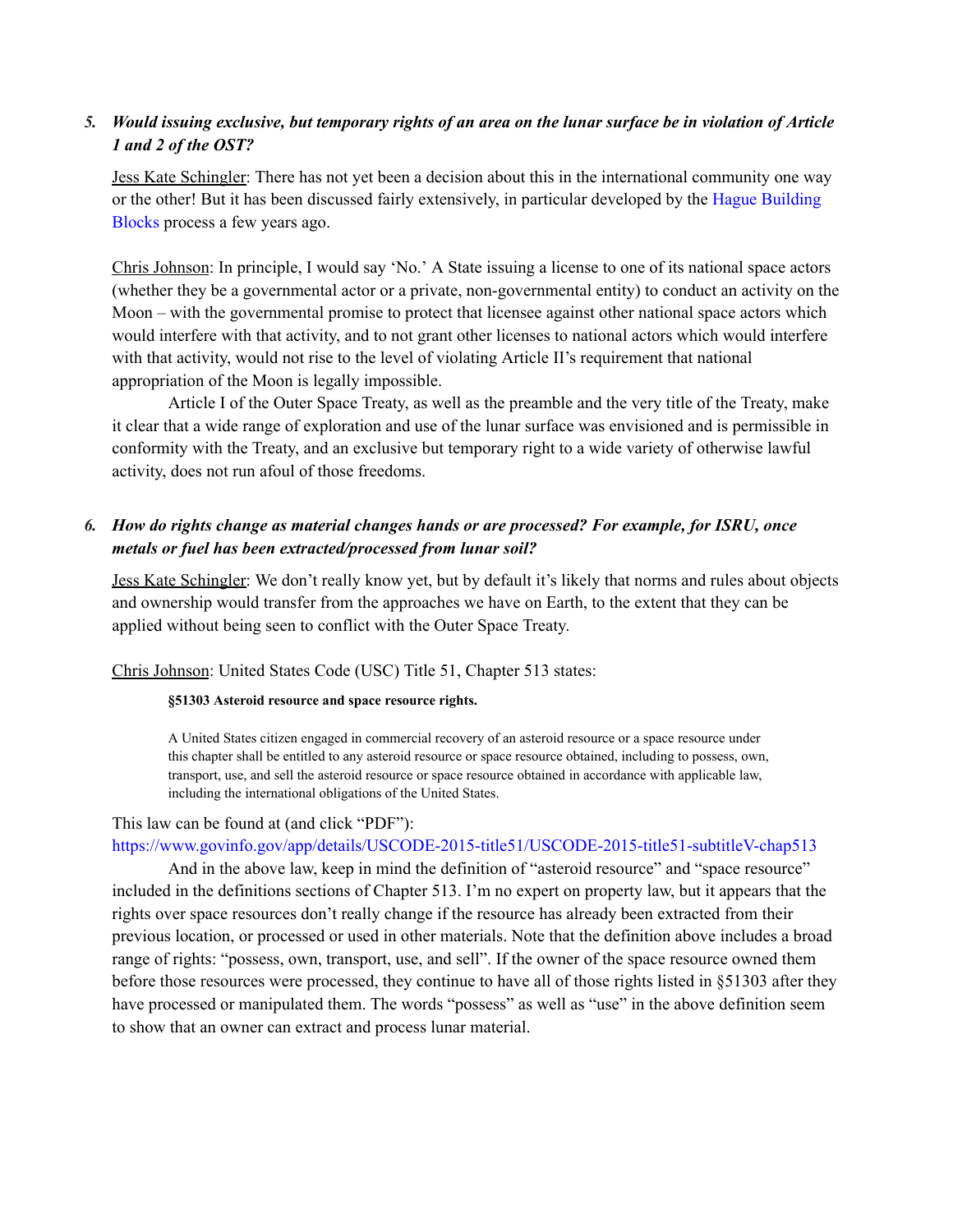## 7. Laws of Salvage on the Moon: When a lander or surface element is considered "disposed," what are *the original owner's rights to that equipment? Arbitration?*

Jess Kate Schingler: There is no definition of "disposed" yet (this is part of why we think coming up with some agreements about this would be useful). I believe by default an owned object would stay that way unless something happens to change that. But it's not just about rights— it's also about obligations and liability. If some equipment leaks a hazardous material or interferes with the mission of another operator, then the owner would be liable for that. We also don't have any precedents for what that means!

Chris Johnson: Ownership of a spacecraft, rover, or other such space object, if it was launched from Earth and ends up on the Moon, does not change due to the location of the object. The ownership rights of the owner persist. Now, if ownership of the object is transferred to another entity (a State, company, or person) then that second entity retains all of the rights of ownership and possession of that space object. Unless they contract away those rights, such as including some type of reversion clause in the contract or sale between the original owner and the purchase.

# 8. If I land on the Moon, and claim a 5 km "safety zone" around me where nobody can operate, is not *appropriation of territory de facto if not de jure?*

Jessy Kate Schingler: This is exactly the concern that a lot of folks have with the idea of "safety zones" and why they are considered contentious in the international community. Many are proposing that they be called "notification" or "coordination" zones which more accurately represents what is being proposed, which is that these regions are ones where notification/coordination is requested. So far, we also don't have a mechanism for how one would assert one of these zones, who has a right to assert them, what conditions have to be met, how long they last, etc. These are important questions to ask!

Chris Johnson: A government would be the entity proclaiming a safety zone, and that unilateral claim by one State would, in principle, be seen as largely a political  $\&$  scientific action, and not a legally operative proclamation. If the government was a party to the Artemis Accords, then likely the other Artemis partner countries would give more weight to that proclamation. Nevertheless, a statement by an actor of a safety zone is not appropriation pursuant to Article II of the Outer Space Treaty. It is more likely seen as the exercise of a right created under Article IX of the Outer Space Treaty, whereby states must adhere to the principles of cooperation, mutual assistance, and due regard to the corresponding interest of other States. As such, the proclamation of a safety zone allows other actors to observe their obligations of cooperation, mutual assistance, and due regard with greater clarity, as now they know with more precision where and how the first actor (the one making the safety zone proclamation) will be performing activities on the Moon.

### 9. As a rookie in the industry, could you help me understand how industry will legally perform full scale *ISRU on the Moon? Water extraction -> fuel sale?*

Jessy Kate Schingler: This is a complicated question and we don't know yet :). But some of the legal questions that will need to be answered include priority rights to prospected areas, legal rights to extracted materials, the possibility of any requirements for benefit sharing or other commitments/obligations to the wider community as a result of undertaking these activities, conditions around/rights to site occupancy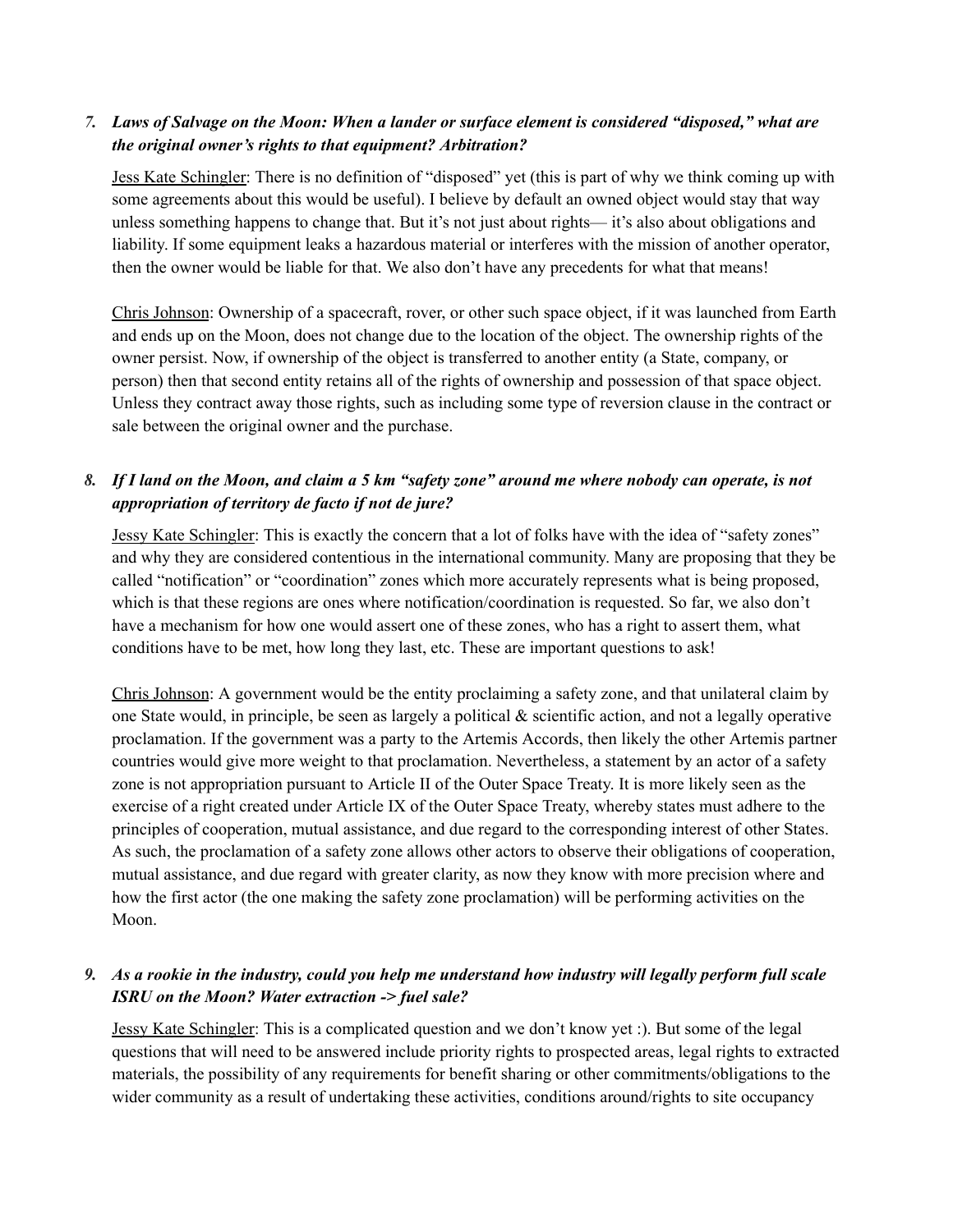(conditions for a claim, duration, limitations), and any decisions around areas to be excluded/limited for ISRU activities.

Chris Johnson: Not sure I understand the full scope of the question, but at least in the US we have the beginnings of a regulatory regime in place, under Title 51 USC, in the chapter dealing with space resources. The regime is pretty minimal at present.

# *10. Are the Artemis Accords a treaty? And what are the implications of treaties vs. other international agreements?*

Chris Johnson: The Artemis Accords are actually, despite their public reception, NOT a treaty. Section One – Purpose and Scope of the Accords reads (in part) "[t]he Accords **represent a political commitment** to the principles described herein, many of which provide for operational implementation of important obligations contained in the Outer Space Treaty and other instruments." Also see the Preamble, which calls them a "political understanding".

Regarding the second question, this is a much larger discussion, but I would just add that the further development of norms for cislunar activity will happen at the UN level, as well as bilaterally and multilaterally outside of the UN (i.e., as the Artemis Accords were done), as well as at the national level with further national space legislation and regulation, as well as lower down at the operator level – through contractual arrangements between industrial partners, and through industry-led consortia and standard setting by industrial groups. This multiplicity of norm creation is what Jessy Kate Schingler at Open Lunar often discusses as polycentricity in norms for outer space behavior.

#### *11. Who is the trustee for the Breaking Ground trust?*

Jessy Kate Schingler: I should have mentioned this! You can find them all on our website at <https://breakingground.space/about#team> (full disclosure: I am one of the currently 4 trustees; there is also a special role called a "trust enforcer" which is a role distinct to the perpetual purpose trust).

# 12. Do you also include power distribution systems and facilities in these areas that have to be developed *and the standards governance processes?*

Jessy Kate Schingler: Power distribution systems and facilities will definitely need governance and standards! Many of the same questions that come up for ISRU (see other answer) will also apply to power distribution. In addition, another question I could see coming up is whether you have a right to limit who your customers are or are required to provide service to all lunar actors. In any service provision, understanding liability will also be relevant.

#### *13. Can lessons from Commons' government on Earth be applied to the Moon?*

Jessy Kate Schingler: Absolutely. Most successful examples of Commons governance involve bringing together the key stakeholders to make decisions together about how to manage a resource, which creates buy-in and commitment to upholding the rules. There are several analogies we can look to for commons governance— the arctic has an arctic council with a number of associated multi-stakeholder groups; the antarctic isn't exactly a Commons but is divided up into territorial "management" areas; the high seas has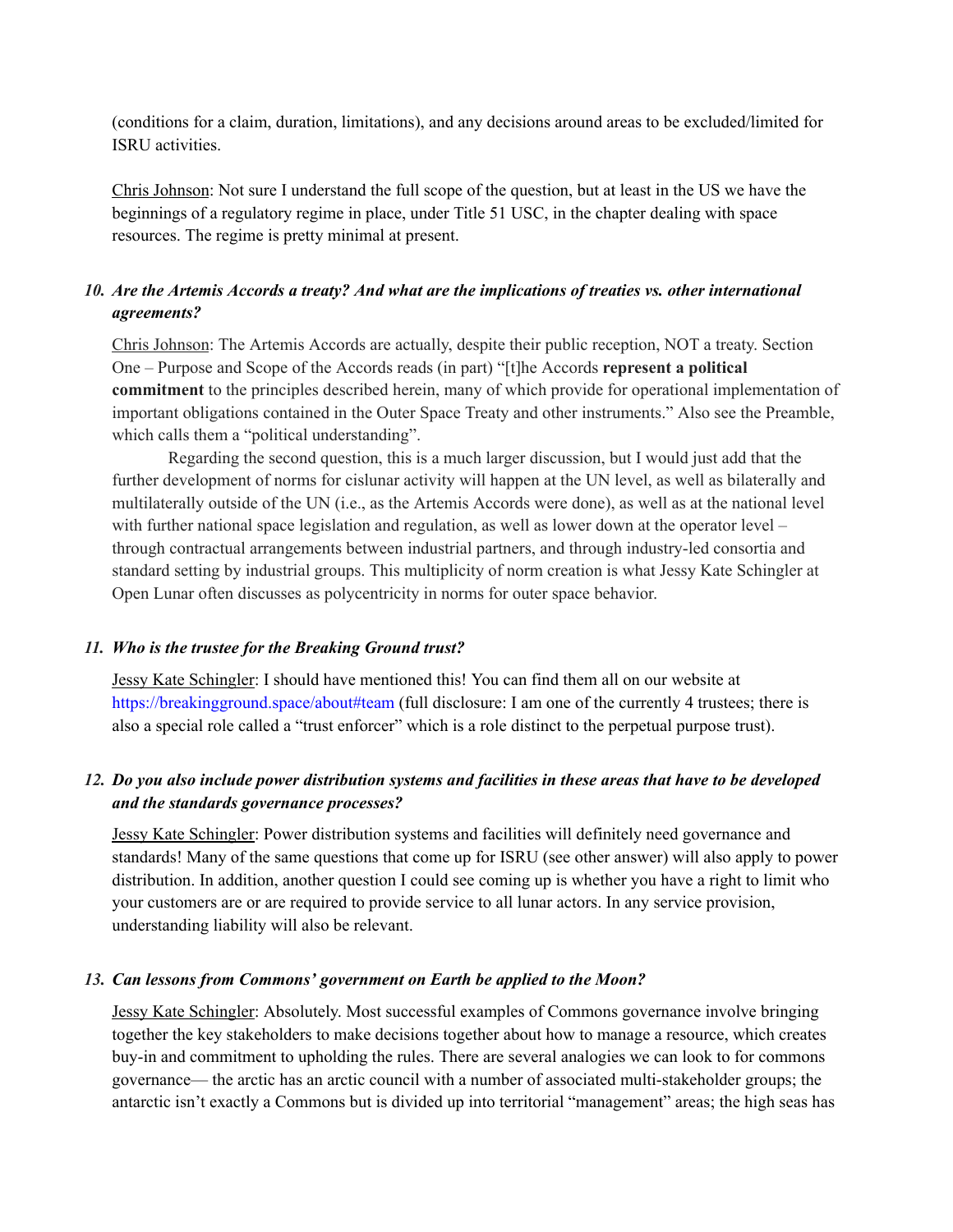its Deep Seabed Mining Authority, which is an IGO; and the internet has the Internet Engineering Task Force (IETF) and Internet Association for Assigned Names and Numbers (ICANN), among a few others. Each has a slightly different approach which reflects the characteristics and needs of that resource and its stakeholders' interests.

### *14. How many Artemis Accord members already have a mineral resource property law mirroring the US Asteroid Mining Act?*

Jessy Kate Schingler: The ones I know about are Luxembourg and Japan, though I am not familiar with each in detail.

Chris Johnson: Yes, as far as I know, just Luxembourg and Japan.

*15. Are Artemis Accord nations that lack such a law planning to implement an enabling legal mechanism in the near term?*

Jessy Kate Schingler: That's unclear, but most likely they will wait and see what the major space actors do.

Chris Johnson: They may be waiting to see what develops at the UN level, or they otherwise waiting for it to be a more urgent matter.

#### *16. What are some proposed responses to bad actors?*

Jessy Kate Schingler: It depends on the nature of the bad behavior of course, but if the bad actor is a commercial one, then revoking future launch licenses or licenses to operate could be one option. Litigation could be another. Much of contract law we have on Earth would in general extend to the Moon, so we can draw on that as well.

#### *17. Are there any stakeholders who you feel are not currently represented in conversations about norms?*

Jessy Kate Schingler: Formally speaking, industry is not represented in any of the discussions happening at the UN, though informally they can express their views through observer organizations. Beyond that, there are not really any forums for civil society at large! So there are indeed many voices missing from all walks of life.

Chris Johnson: Non-space experts such as environmentalists, economists, civil society, those who work in international humanitarian work – they all need to be in discussions about space activities. We also need more space scientists, such as planetary scientists and astrobiologists, to be present to inform the work of space lawyers and diplomats who are making decisions on norms for space. The private sector is present, but we need them to continue to participate in discussions at the international level, if possible.

### *18. Any recommendations for learning more about Space Law and engaging further (Especially Healthcare Policy)? Professional Societies/conferences/books/podcasts?*

Jessy Kate Schingler: Good question! Following space law folks on twitter is a really great way to follow discussions of current affairs and new articles that are released. Chris [Johnson,](https://twitter.com/ChrisJohnsonEsq) Timiebi [Aganaba](https://twitter.com/Timiebi89), [Brian](https://twitter.com/brianweeden?lang=en)